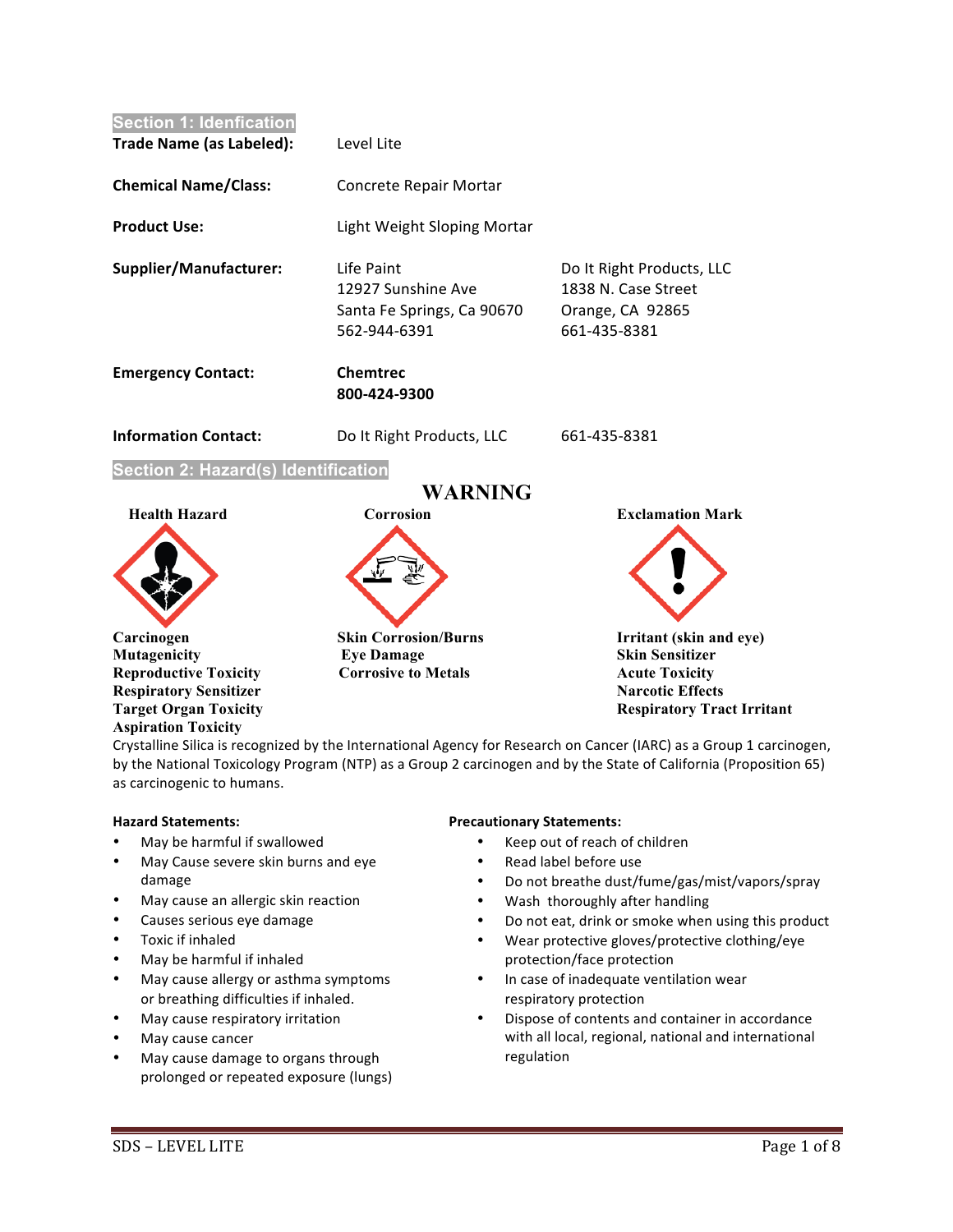# **Section 2: Hazard(s) Identification – (Continued)**

EMERGENCY OVERVIEW: This product is a gray dry powder. A single short term exposure to the dry powder is not likely to cause serious harm. However, exposure of sufficient duration to wet mixture can cause serious, potentially irreversible tissue (skin or eye) destruction in the form of chemical, caustic burns. The same type of tissue destruction can occur if wet or moist areas of the body are exposed for sufficient duration to dry product.

**SYMPTOMS OF OVER-EXPOSURE BY ROUTE OF EXPOSURE:** This product can damage skin, eyes, mucous membranes, and other contaminated tissue.

**INHALATION:** Exposure to this product may cause irritation to the moist mucous membranes of the nose, throat, and upper respiratory system. It may also aggravate other lung conditions. Potential health effects of inhalation are as follows: Silicosis – Respirable crystalline silica (quartz) can cause silicosis, a fibrosis (scarring) of the lungs. Silicosis may be progressive: it may lead to disability and death. *Lung Cancer* – Crystalline silica (quartz) inhaled is classified by IARC as a carcinogen. *Tuberculosis* – Silicosis increases the risk of Tuberculosis. Autoimmune and *Chronic Kidney Disease* – Some studies show excess numbers of cases of scleroderma, connective tissue disorders, lupus, rheumatoid arthritis, chronic kidney diseases and end-stage kidney disease in workers exposed to respirable crystalline silica. Non-Malignant Respiratory diseases (other than Silicosis) – Some studies show an increased incidence in chronic bronchitis and emphysema in workers exposed to respirable crystalline silica.

**CONTACT WITH SKIN:** Discomfort or pain cannot be relied upon to alert a person to a hazardous skin exposure. Consequently, the only effective means of avoiding skin injury or illness involves minimizing skin contact, particularly contact with wet product. Exposed persons may not feel discomfort until hours after the exposure has ended and significant injury has occurred. Exposure to dry material may cause drying of the skin with consequent mild irritation or more significant effects attributable to aggravation of other conditions. Dry material contacting wet skin or exposure to moist or wet Portland cement may cause more severe skin damage in the form of (caustic) chemical burns. Some individuals may exhibit an allergic response upon exposure to this material. The response may appear in a variety of forms ranging from a mild rash to severe skin ulcers. Persons already sensitized may react to their first contact with the product.

**CONTACT WITH EYES:** Exposure to airborne dust may cause immediate or delayed irritation or inflammation. Eye contact by larger amounts of dry powder or splashes of wet material may cause effects ranging from moderate eye irritation to chemical burns and blindness. Such exposures require immediate first aid (see section 4) and medical attention to prevent significant damage to the eye.

**INGESTION:** Though ingestion is not anticipated to be a significant route of over-exposure to this product, ingestion of large amounts can be harmful and requires immediate medical attention.

**INJECTION:** Though injection is not anticipated to be a significant route of over-exposure to this product.

# **HEALTH EFFECTS OR RISKS FROM EXPOSURE:** An Explanation in **Lay Terms**.

**ACUTE:** This product is corrosive, it can burn and damage eyes, skin, mucous membranes, and any other exposed tissue. If inhaled, irritation of the respiratory system may occur, with coughing, and breathing difficulty. Though unlikely to occur during occupational use, ingestion of large quantities can be harmful.

**CHRONIC**: Repeated skin contact with this product may result in dermatitis (inflammation and reddening of the skin) and skin sensitization.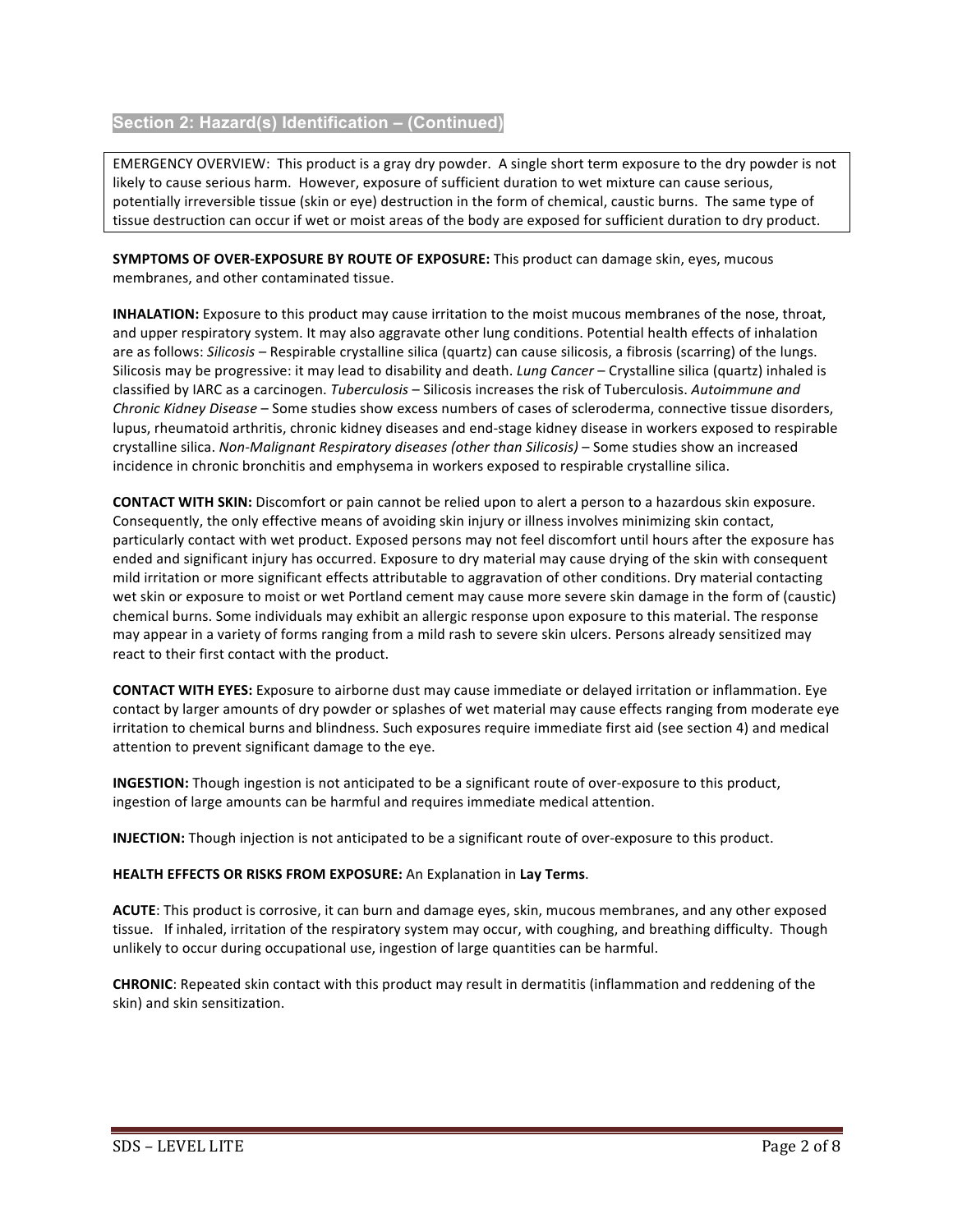# **Section 3: Composition/Information on Ingredients**

|                          | CAS#       | <b>OSHA PEL</b>     | <b>ACGIH TLV</b>    | <b>PERCENT</b> |
|--------------------------|------------|---------------------|---------------------|----------------|
| <b>Portland Cement</b>   | 65997-15-1 | $10 \text{ mg/m}$   | $10 \text{ mg/m}$   | $20 - 40$      |
| Crystalline Silica       | 14808-60-7 | $10 \text{ mg/m}$   | $0.1 \text{ mg/m}$  | $.1 - 1.0$     |
| Lithium Carbonate        | $554-13-2$ | $15 \text{ mg/m}$   | N/A                 | $0.1 - 1.0$    |
| Limestone                | 1317-65-3  | $15 \text{ mg/m}_3$ | $10 \text{ mg/m}$   | $5 - 30$       |
| Calcium Aluminate Cement | 65997-16-2 | $15 \text{ mg/m}$   | $10 \text{ mg/m}$   | $0 - 10$       |
| Vinyl acetate copolymer  | 24937-78-8 | 15 mg/m $3$         | $10 \text{ mg/m}$ 3 | $0 - 15$       |
| Calcium Sulfate          | 7778-18-9  | $15 \text{ mg/m}$   | 10 mg/m $3$         | $0 - 5$        |

# **4. FIRST-AID MEASURES**

# **MEDICAL CONDITIONS GENERALLY AGGRAVATED BY EXPOSURE:** None Known

# **EMERGENCY AND FIRST AID PROCEDURES**

**Inhalation:** Move to fresh air. If cough, irritation, difficulty in breathing persist or develop, call a physician.

**Skin Contact:** Remove/Take off immediately all contaminated clothing. Flush affected skin with gently flowing lukewarm water for at least 20 minutes. Seek immediate medical attention/advice.

**Ingestion:** Administer milk or water. DO NOT induce vomiting. Call a physician or Poison Control Center immediately. DO NOT give anything orally to an unconscious person.

**Eye Contact:** Rinse cautiously with water for several minutes. Remove contact lenses, if present and easy to do. Continue rinsing. Get medical advice/attention.

### **Signs and symptoms of short-term (acute) exposure**

*Inhalation:* Symptoms may include coughing and shortness of breath. *Skin:* Symptoms may include redness and itching. Contact with wet material, or moist areas of skin, causes skin burns. Skin thickening, cracking, or fissuring may occur. *Eyes:* Direct contact may strongly irritate or burn the eyes. Could cause blindness. *Ingestion:* Symptoms such as gastric pain, nausea, vomiting, and diarrhea may occur.

### **Effects of long-term (chronic) exposure**

: Prolonged inhalation may cause adverse lung effects with symptoms including coughing and shortness of breath. Repeated or prolonged inhalation of fine dusts may cause severe scarring of the lungs, a disease called silicosis, and alveolar proteinosis (lower lung disease).

### **Indication of need for immediate medical attention or special treatment**

: Difficulty breathing persists after removing the person to fresh air. Any burn to the skin. Any exposure to the eye which causes irritation. Ingestion.

# **Section 5: Fire-Fighting Measures**

| <b>Flash Point (Tag Closed Cup):</b>       |              | Non-Flammable | <b>NFPA RATING</b>    |
|--------------------------------------------|--------------|---------------|-----------------------|
| <b>Flammable Limits</b>                    | LEL: NA UEL: | ΝA            | Flammability          |
| <b>Extinguishing Media:</b>                |              | <b>NA</b>     |                       |
| <b>Special Fire Fighting Procedures:</b>   |              | <b>NA</b>     |                       |
| <b>Unusual Fire and Explosion Hazards:</b> |              | <b>NA</b>     | Health 2 0 Reactivity |

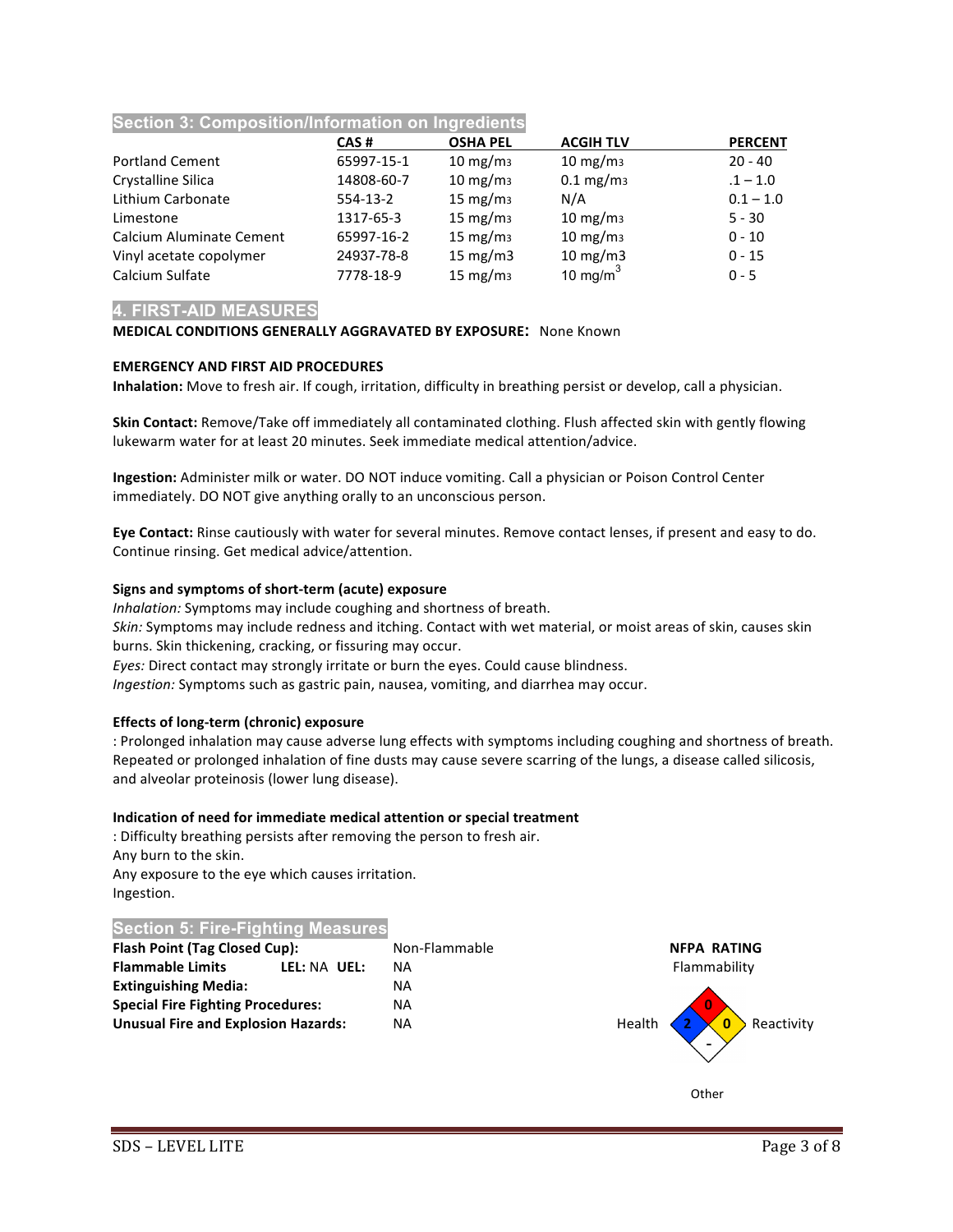# **Section 5: Fire-Fighting Measures (continued)**

**Suitable extinguishing media:** Use fire-extinguishing media appropriate for surrounding materials.

### **Unsuitable extinguishing media:** NA

**Hazardous combustion products:** None known.

**Special fire-fighting procedures/equipment:** Use standard firefighting procedures and consider the hazards of other involved materials. Firefighters should wear proper protective equipment and self-contained breathing apparatus with full face piece operated in positive pressure mode. Move containers from fire area if safe to do so. Water spray may be useful in cooling equipment exposed to heat and flame. After fires have been extinguished, carefully clean all equipment and surfaces exposed to fumes.

**Environmental precautions:** Avoid discharge to drains, sewers, and other water systems.

### **Flammability classification (OSHA 29 CFR 1910.1200, WHMIS 2015): Not flammable**

### **Section 6: Accidental Release Measures**

**Personal precautions:** Restrict access to area until completion of clean-up. All persons dealing with clean-up should wear the appropriate chemically protective equipment.

**Protective equipment:** Refer to Section 8 on this Safety Data Sheet, EXPOSURE CONTROLS / PERSONAL PROTECTION, for additional information on acceptable personal protective equipment.

**Emergency Procedures:** If a spill/release in excess of the EPA reportable quantity is made into the environment, immediately notify the national response center in the United States (phone: 1-800-424-8002). US CERCLA Reportable quantity (RQ): None reported.

**Methods and materials for containment and cleaning up:** Ventilate area of release. Eliminate all ignition sources. Stop spill or leak at source if safely possible. Contain material, preventing it from entering sewer lines or waterways. Using HEPA vacuum, or other dustless methods, gather up spilled material and place in suitable container for later disposal. Notify the appropriate authorities as required.

Prohibited materials: Avoid adding water, material becomes alkaline when wet.

**Environmental precautions:** Do not allow product to enter drains or waterways. Do not allow material to contaminate ground water system.

# **Section 7: Handling and Storage**

**Special instructions:** Mixing the product according to the directions in the Technical Data Sheet will produce airborne dusts, including crystalline silica. Wear a dust mast (N-95 or higher) while mixing. Use ventilation to control levels of dust in the work area.

Safe handling procedures: Corrosive! Wear chemically resistant protective equipment during handling. Use in a well-ventilated area. Training the workers on the potential health hazards associated with product dust is important. Secondary inhalation exposures could occur when cleaning equipment or when removing or laundering the clothing. Do not breathe dust. Avoid contact with skin, eyes and clothing. Avoid wet or humid conditions. Keep away from acids and incompatibles. Avoid and control operations which create dust. Keep containers tightly closed when not in use. Wash thoroughly after handling.

**Storage requirements:** Store in a cool, dry, well-ventilated area. Store away from heat and open flame. Avoid storing in direct sunlight. Store in original container. Keep tightly closed when not in use. Do not reuse empty container without commercial cleaning or reconditioning.

**Incompatible materials:** See Section 10.

**Special packaging materials:** Always keep in containers made of the same materials as the supply container.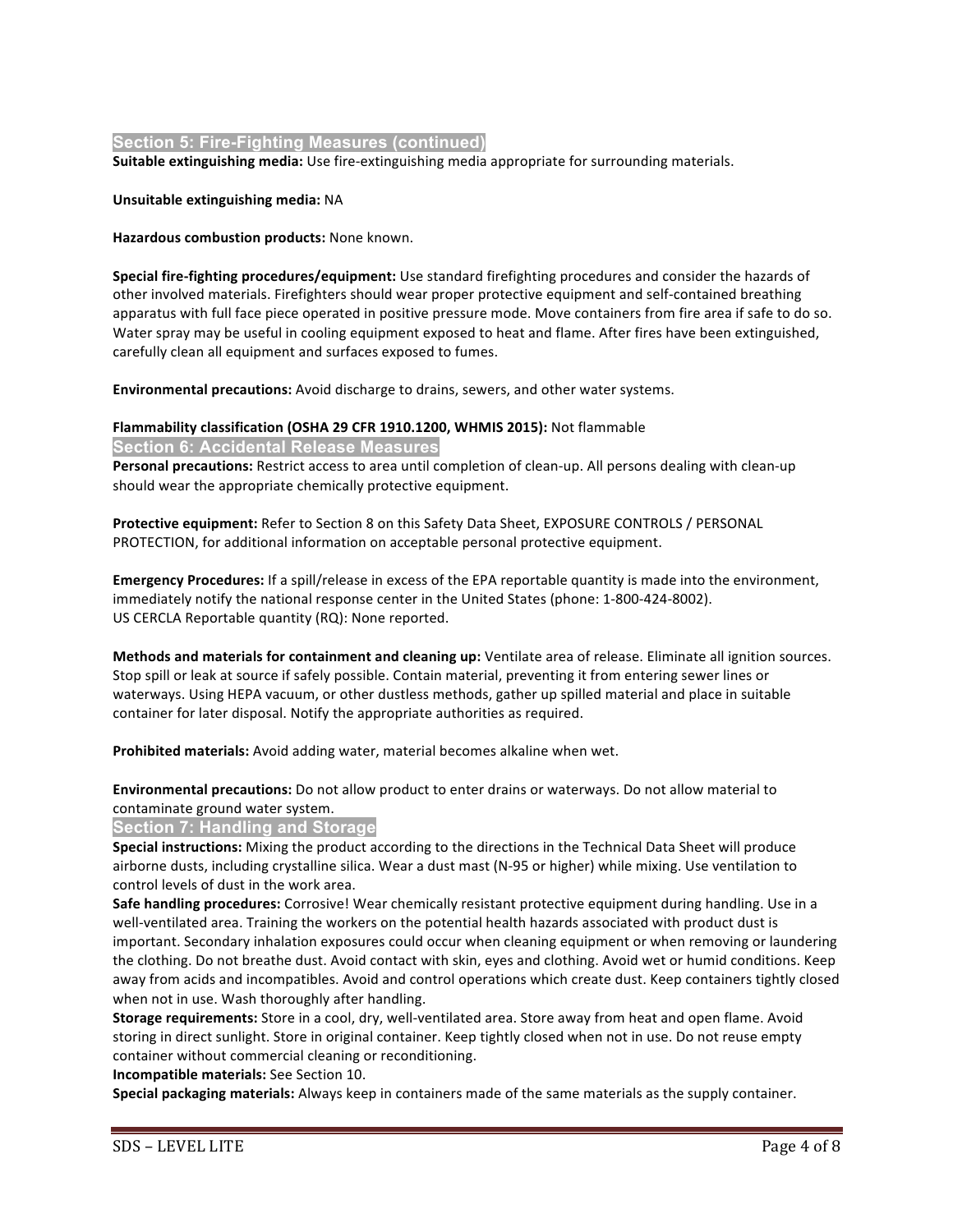# **Section 8: Exposure Controls/Personal Protection**

**Permissible Exposure Limits:** No exposure limits have been established for the product itself. Below are exposure limits for the components in the product.

| <b>Threshold Limit Values</b><br>for the Ingredients | CAS#       | <b>ACGIH TLV</b><br><b>TWA</b>                                           | <b>STEL</b> | <b>OSHA PEL</b><br><b>PEL</b>                                            | <b>STEL</b> |
|------------------------------------------------------|------------|--------------------------------------------------------------------------|-------------|--------------------------------------------------------------------------|-------------|
| Limestone                                            | 1317-65-3  | <b>TLV</b><br>Withdrawn<br>In 2007                                       | N/Av        | $15 \text{ mg/m}$<br>(Total dust);<br>$5 \text{ mg/m}$ 3<br>(respirable) | N/Av        |
| Calcium aluminate<br>cement                          | 65997-16-2 | 1 $mg/m3$<br>(as Aluminum metal<br>and insoluble<br>compounds)           | N/Av        | N/Av                                                                     | N/Av        |
| Calcium sulfate                                      | 7778-18-9  | $10$ mg/m $3$<br>(inhalable)                                             | N/Av        | $15 \text{ mg/m}$<br>(Total dust);<br>$5$ mg/m $3$<br>(respirable)       | N/Av        |
| Portland cement                                      | 65997-15-1 | 1 $mg/m3$<br>(respirable, no<br>asbestos and<br>< 1% crystalline silica) | N/Av        | $15 \text{ mg/m}$<br>(Total dust);<br>$5 \text{ mg/m}$ 3<br>(respirable) | N/Av        |
| Vinyl acetate copolymer                              | 24937-78-8 | $10 \text{ mg/m}$<br>(Total dust);<br>$3$ mg/m $3$<br>(respirable)       | N/Av        | $15 \text{ mg/m}$<br>(Total dust);<br>$5 \text{ mg/m}$ 3<br>(respirable) | N/Av        |
| Crystalline silica, quartz                           | 14808-60-7 | $0.025$ mg/m3<br>(respirable<br>fraction)                                | N/Av        | $0.1$ mg/m $3$<br>(respirable)<br>(final rule limit)                     | N/Av        |

**Respiratory Protection:** A NIOSH approved dust mask is recommended according to OSHA regulation 29 CFR 1910.134.

**Ventilation:** Fan or forced air exhaust. If ventilation is inadequate use respiratory protection.

Protective Gloves: Use rubberized gloves according to OSHA regulation 29 CFR 1910.138.

**Eye Protection:** Wear safety goggles or face shield according to OSHA regulation 29 CFR 1910.133.

**Other Protective Clothing or Equipment:** Safety showers, eye wash stations and washing facilities should be available.

Work/Hygienic Practices: Wash thoroughly with soap and water before eating, smoking or using washroom. Remove and wash contaminated clothing before re-use.

# **Section 9: Physical and Chemical Properties**

| <b>Physical state:</b>                | solid         | Appearance:                                                      | gray powder   |
|---------------------------------------|---------------|------------------------------------------------------------------|---------------|
| Odor:                                 | No odor       | Odor threshold:                                                  | N/Av          |
| pH:                                   | $10 - 12$     | <b>Specific gravity:</b>                                         | $2.7 - 3.1$   |
| <b>Boiling point:</b>                 | N/Ap          | <b>Coefficient of</b>                                            |               |
| <b>Melting/Freezing point:</b>        | N/Av          | water/oil distribution:                                          | N/Av          |
| Vapor pressure (mm Hg @ 20°C / 68°F): | N/Av          | Solubility in water:                                             | $<$ 55 g/L    |
| Vapor density (Air = $1$ ):           | N/Av          | <b>Evaporation rate (n-Butyl acetate = 1): <math>N/Ap</math></b> |               |
| Volatile organic compounds (VOCs):    | 0 g/L         | Volatiles (% by weight):                                         | N/Av          |
| Particle size:                        | N/Av          | <b>Flammability classification:</b>                              | Not flammable |
| Flash point:                          | N/Av          | Lower flammable limit (% by vol): Not available                  |               |
| Flash point method:                   | N/Av          | Upper flammable limit (% by vol): Not available                  |               |
| <b>Auto-ignition temperature:</b>     | N/Av          | <b>Decomposition temperature:</b>                                | Not available |
| Viscosity:                            | Not available | <b>Oxidizing properties:</b>                                     | Not available |
|                                       |               |                                                                  |               |

**Explosion data: Sensitivity to mechanical impact / static discharge:** 

Not expected to be sensitive to mechanical impact or static discharge.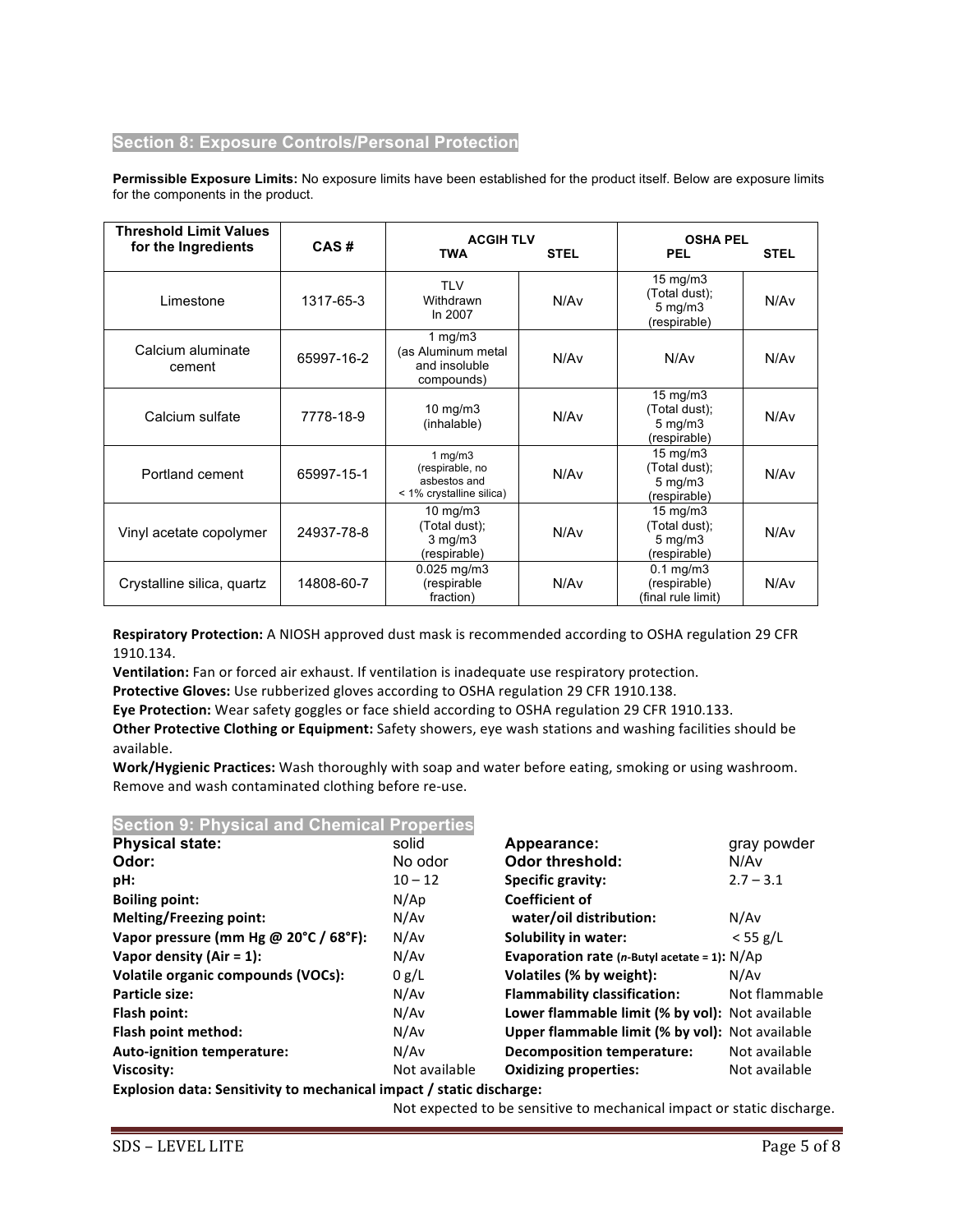## **Section 10: Stability and Reactivity**

**Reactivity:** Contact with water may cause hydration and formation of caustic calcium hydroxide.

**Stability:** Stable under the recommended storage and handling conditions prescribed.

Hazardous reactions: Hazardous polymerization does not occur.

**Conditions to avoid:** High temperatures.

**Materials to avoid and incompatibility:** Oxidizing agents.

Hazardous decomposition products: None known refer to hazardous combustion products in Section 5.

### **Section 11: Toxicological Information**

Routes of exposure : Inhalation: YES Skin Absorption: NO Skin and Eyes: Yes Ingestion: YES **Symptoms of exposure** : See Section 4.

### **Calculated Acute Toxicity Estimates for the Product**

*Inhalation* : Not Available 

*Oral*: Not Available

**Dermal**: Not Available

**Toxicological data** : There are insufficient data for estimating the product's acute toxicity. Several components become caustic in the presence of water, and therefore should not be inhaled, ingested, or allowed to contact skin. See below for individual ingredient acute toxicity data.

| <b>Acute Toxicity Parameters</b><br>for the Ingredients | CAS#       | <b>LC50, Inhalation</b><br>mg/L, Rat, 4 hr | LD50, Oral<br>mg/kg, rat | LD50, Dermal<br>mg/kg, rabbit |
|---------------------------------------------------------|------------|--------------------------------------------|--------------------------|-------------------------------|
| Limestone                                               | 1317-65-3  | N/Av                                       | 6.450                    | N/Av                          |
| Calcium aluminate cement                                | 65997-16-2 | N/Av                                       | N/Av                     | N/Av                          |
| Calcium sulfate                                         | 7778-18-9  | N/Av                                       | > 3.000                  | NAv                           |
| Portland cement                                         | 65997-15-1 | N/Av                                       | N/Av                     | N/Av                          |
| Vinyl acetate copolymer                                 | 24937-78-8 | N/Av                                       | > 1.000                  | N/Av                          |
| Crystalline silica, quartz                              | 14808-60-7 | N/Av                                       | N/Av                     | N/Av                          |

**Skin corrosion or irritation:** Causes skin corrosion when wet.

**Serious eye damage / eye irritation:** Causes eye burns. May cause blindness.

Respiratory or skin sensitization: Portland cement may cause an allergic skin reaction, in hypersensitive individuals possibly due to trace amounts of chromium.

**Germ cell mutagenicity:** None known.

Carcinogenic status: This product contains Crystalline silica. Crystalline silica (respirable size) is classified as carcinogenic by inhalation by IARC (Group 1), ACGIH (Group A2), NTP (Group 1) and OSHA (OSHA Select carcinogen). No other components are listed as carcinogens by ACGIH, IARC, OSHA or NTP.

# **Reproductive toxicity:** None known.

# **Specific Target Organ Toxicity, Single Exposure**

: May cause respiratory irritation.

# **Specific Target Organ Toxicity, Repeated Exposure**

: May cause lung damage upon repeated or prolonged exposure.

**Aspiration hazard:** None known.

**Additional information: N/Av** 

# **Carcinogenicity:**

| <b>ACGIH</b>                                                                    | <b>IARC</b> | <b>NTP</b> | <b>OSHA</b> |
|---------------------------------------------------------------------------------|-------------|------------|-------------|
| Crystalline Silica Suspected Human Carcinogen Human Carcinogen Known Carcinogen |             |            | N.E.        |

**WARNING: This product contains crystalline silica, a chemical known to the State of California (Proposition 65) to cause cancer, birth defects and/or other reproductive toxicity. SIGNS AND SYMPTOMS OF EXPOSURE: Cough dyspnea (breathing difficulty), wheezing, decreased pulmonary function, progressive respiratory symptoms (silicosis), irritation eyes and potential occupational carcinogen.**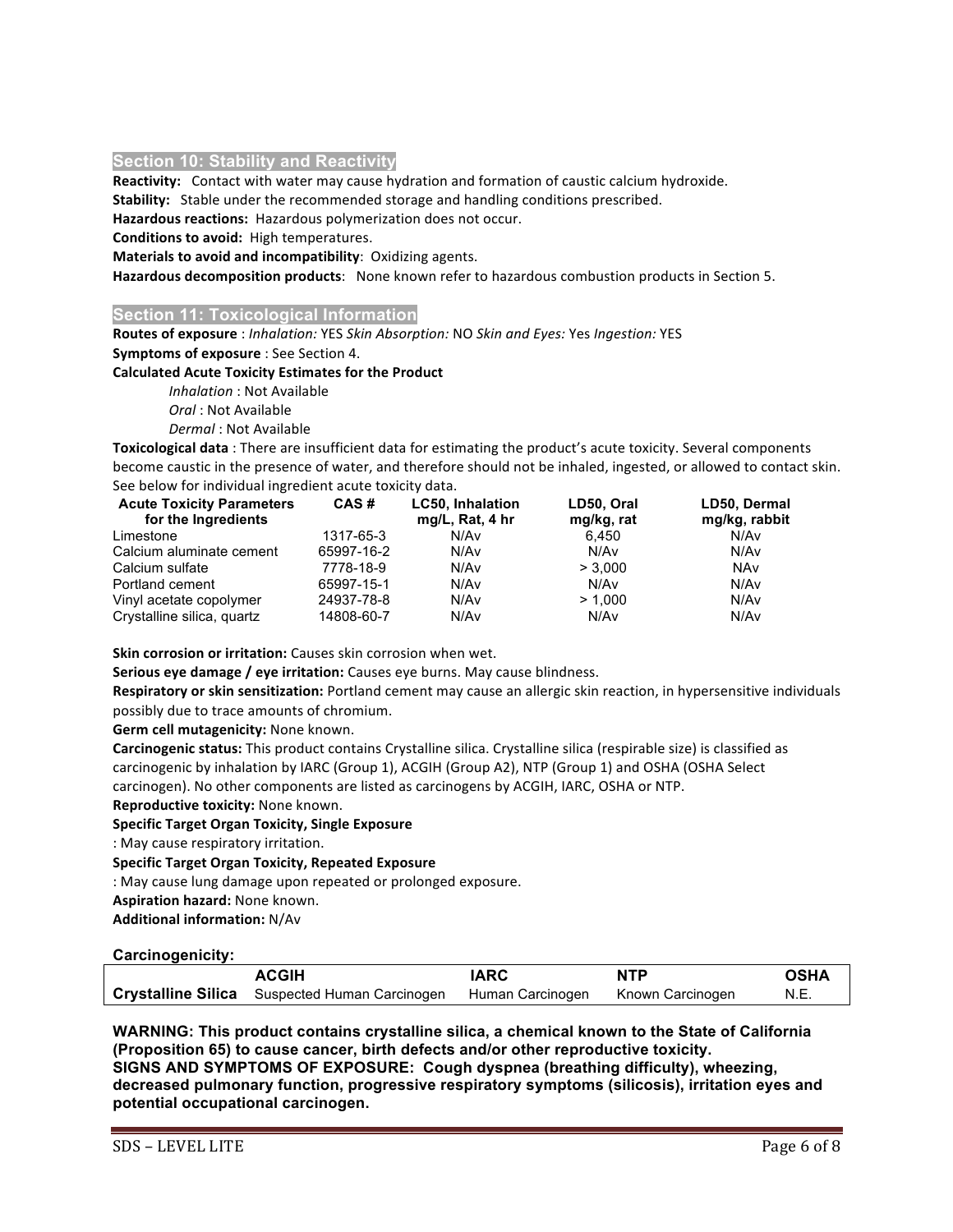# **Section 12: Ecological Information (non-mandatory)**

**Environmental effects:** The product should not be allowed to enter drains or water courses, or be deposited where it can affect ground or surface waters.

**Eco toxicological:** No data is available on the product itself.

**Eco toxicity:** No data available.

**Biodegradability:** No data available.

**Bio accumulative potential:** No data available.

**Mobility in soil:** No data available.

**PBT and vPvB assessment:** No data available.

**Other adverse effects: No data available.** 

**Section 13: Disposal Considerations (non-mandatory)**

**PREPARING WASTES FOR DISPOSAL:** Waste disposal must be in accordance with appropriate Federal, State, and local regulations. This product, if unaltered by use, may be disposed of by treatment at a permitted facility or as advised by your local hazardous waste regulatory authority.

Handling for disposal : Handle waste according to recommendations in Section 7.

Methods of disposal : You must test your waste using methods described in 40 CFR Part 261 to determine if it meets applicable definitions of hazardous wastes. Dispose in accordance with all applicable federal, state, provincial and local regulations. Contact your local, state, provincial or federal environmental agency for specific rules. 

Packaging : Handle contaminated packaging in the same manner as the product.

**RCRA**: If this product, as supplied, becomes a waste in the United States, it may meet the criteria of a hazardous waste as defined under RCRA, Title 40 CFR 261. It is the responsibility of the waste generator to determine the proper waste identification and disposal method. For disposal of unused or waste material, check with local, state and federal environmental agencies.

### **Section 14: Transport Information (non-mandatory)**

|                                        | DOT Transportation Data (49 CFR 172.101):                  | <b>US Domestic Ground Shipments: NA</b>  |           |
|----------------------------------------|------------------------------------------------------------|------------------------------------------|-----------|
| <b>Shipping Name:</b>                  | Not a Regulated Material                                   | <b>Maritime Transport:</b>               | <b>NA</b> |
| <b>Hazard Class:</b>                   | Non-Hazardous                                              | Air Transport:                           | <b>NA</b> |
| ID No.:                                | NA.                                                        | <b>Placards:</b>                         | <b>NA</b> |
| <b>Packing Group:</b>                  | NA.                                                        | National Motor Freight NMF-100-0: Cement |           |
| Label:                                 | ΝA                                                         | Item:                                    | 42130     |
| <b>Limited Quantity Exceptions: NA</b> |                                                            | Class:                                   | 55        |
|                                        | $\beta$ Caction 15: Pequistory Information (non-mandatory) |                                          |           |

**Section 15: Regulatory Information (non-mandatory) OSHA Status:** Irritant **SARA Title III:** Section 312 Extremely Hazardous Substances: None Section 311/312 Hazard Categories: Acute Health Hazard Section 313 Toxic Chemicals: None **RCRA Status:** If discarded in its purchased form, this product would not be a hazardous waste either by listing or by characteristic. However, under RCRA, it is the responsibility of the product user to determine at the time of disposal, whether a material containing the product derived from the product should be classified as a hazardous waste. **California Proposition 65:** The chemical(s) noted below are contained in this product and are known to the state of California to cause cancer, birth defects or other reproductive harm: **CAS** No. **CAS** No. *CAS* No. *Chemical Name* 14808-60-7 Crystalline Silica

### **Canadian Information:**

This product has been classified according to the hazard criteria of the Hazardous Products Regulations (HPR). This SDS contains all of the information required by the HPR.